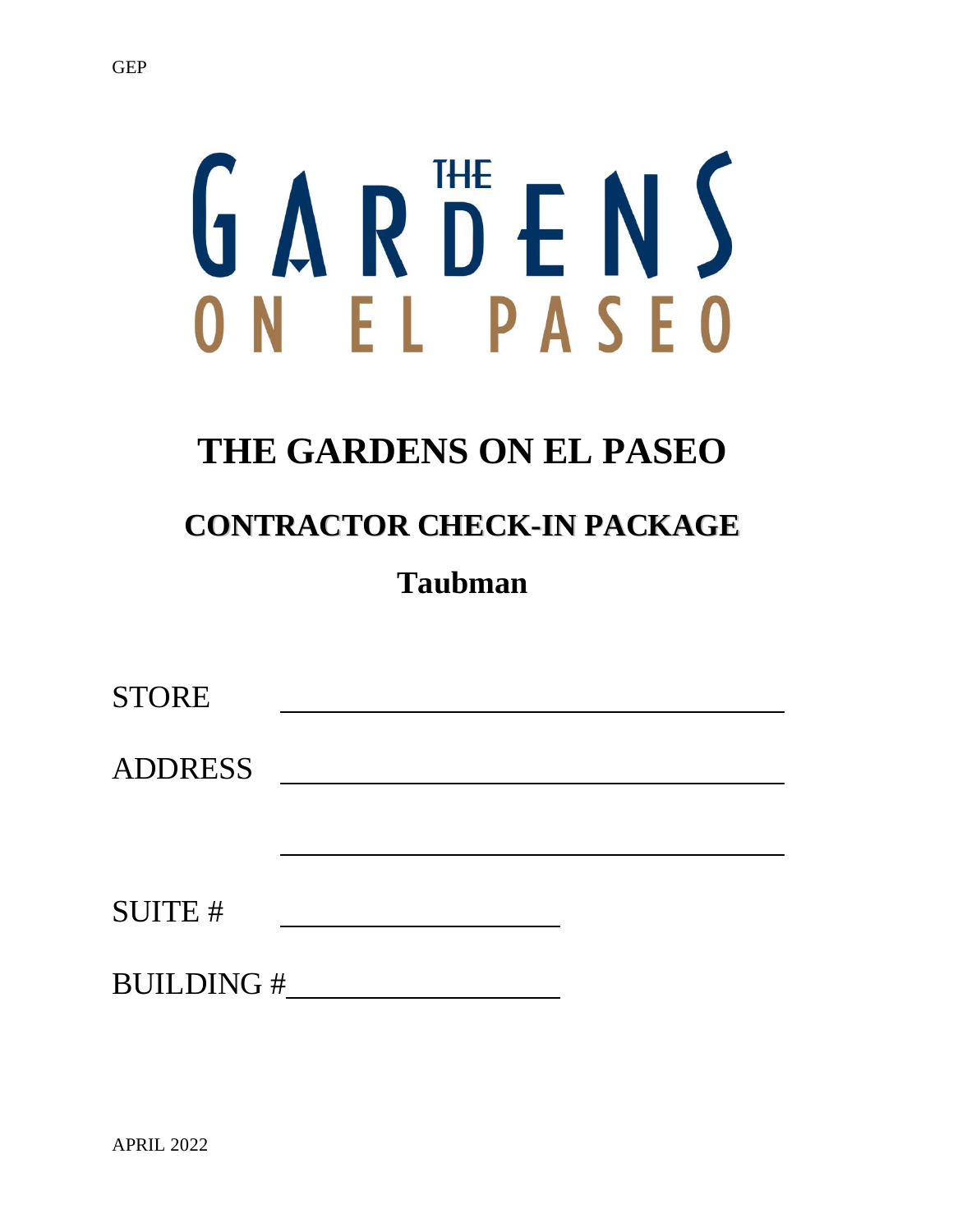## **DIRECTORY**

GEP

| <b>CONTACT INFORMATION</b>                | 3              |
|-------------------------------------------|----------------|
| <b>BUILDING ADDRESSES</b>                 | $\overline{4}$ |
| <b>VENDOR CONTACT LIST</b>                | 5              |
| TENANT START-UP CONTACT LIST              | 6              |
| <b>CONTRACTOR SUBLIST</b>                 | $\overline{7}$ |
| FORWARD TO RULES AND REGULATIONS          | 8              |
| TENANT DRAWING SUBMISSION REQUIREMENTS    | 8              |
| PERMIT APPLICATION AND REQUIREMENTS       | 8              |
| <b>CONSTRUCTION RULES AND PROCEDURES</b>  | 9              |
| <b>CERTIFICATES OF INSURANCE</b>          | 10             |
| <b>GENERAL REQUIREMENTS</b>               | 11             |
| <b>DELIVERIES AND ACCESS</b>              | 12             |
| <b>TRASH REMOVAL</b>                      | 12             |
| <b>PARKING</b>                            | 12             |
| <b>UNLOADING</b>                          | 12             |
| <b>TEMPORARY UTILITIES</b>                | 12             |
| <b>WORK PRACTICES</b>                     | 13             |
| <b>USE OF COMMON AREA</b>                 | 13             |
| PROTECTION OF WORK AND PROPERTY           | 13             |
| STRICTLY PROHIBITED WORK AND PRACTICE     | 13             |
| <b>OSHA</b>                               | 14             |
| PERMANENT UTILITIES AND BUSINESS LICENSES | 14             |
| <b>GUARANTEES</b>                         | 14             |
| <b>CERTIFICATE OF OCCUPANCY</b>           | 15             |
| <b>LANDLORD IMPROVEMENTS</b>              | 15             |
| <b>LIENS</b>                              | 15             |
| <b>AS-BUILT DRAWINGS</b>                  | 15             |
| LANDLORD APPROVED CONTRACTORS             | 15             |
| <b>AS-IS CONDITIONS</b>                   | 16             |
| <b>LANDLORD'S LETTER OF ACCEPTANCE</b>    | 16             |
| CONTRACTOR ACKNOWLEDGEMENT                | 16             |
| <b>EXHIBIT A</b>                          | 17             |
| <b>EXHIBIT B</b>                          | 18             |
| <b>ADDENDUM TO EXHIBIT B</b>              | 19             |
| <b>EXHIBIT C</b>                          | 20             |
| <b>EXHIBIT D</b>                          | 21             |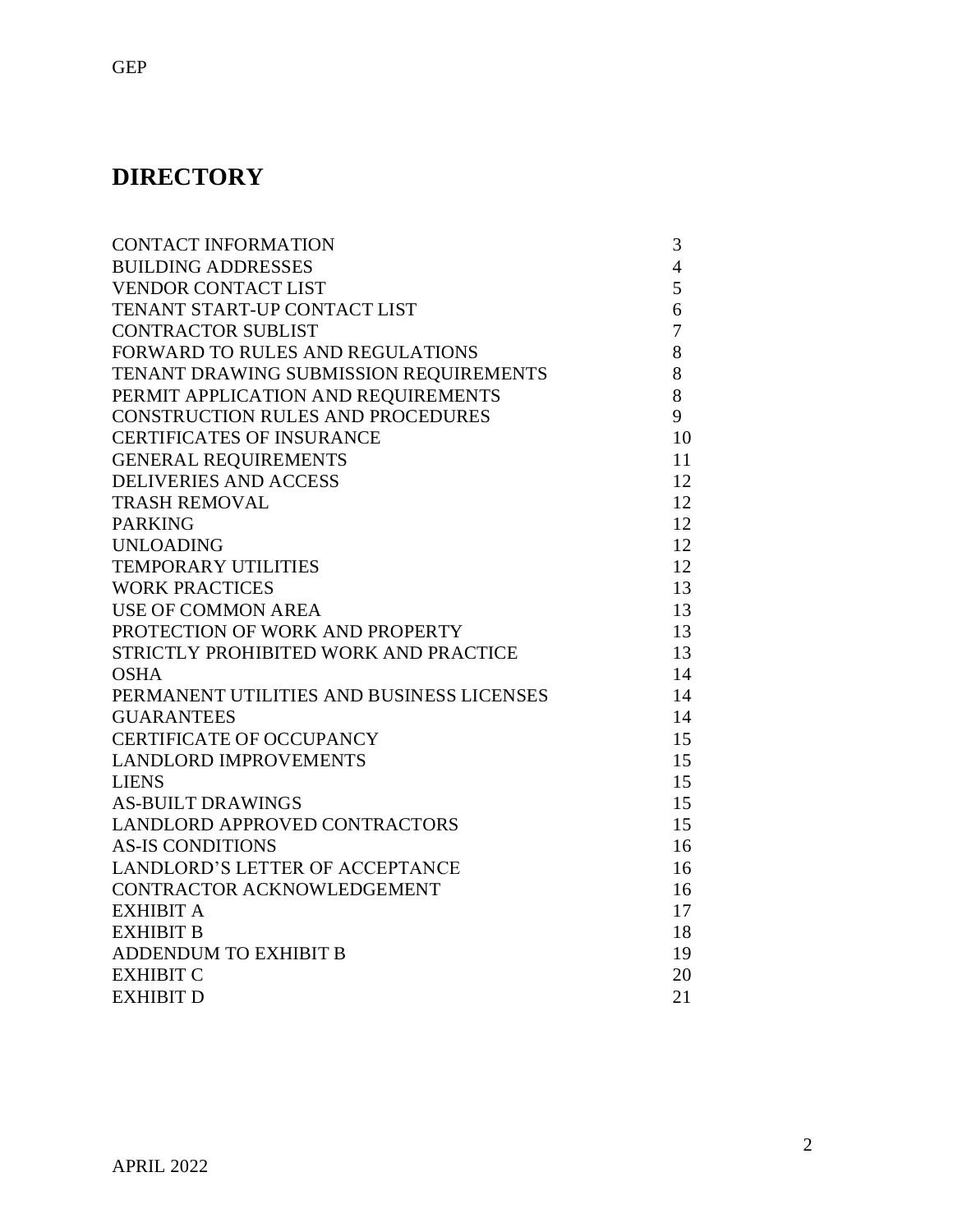## **CONTACT INFORMATION**

#### **The Gardens on El Paseo**

General Manager: Patrick Klein [pklein@taubman.com](mailto:pklein@taubman.com) Facilities Manager: Gabe Bracamonte [gbracamonte@taubman.com](mailto:gbracamonte@taubman.com) Marketing & Property Specialist: Deja Kreutzberg [dkreutzberg@taubman.com](mailto:dkreutzberg@taubman.com) 73-545 El Paseo, Suite 2500 Palm Desert, CA 92260 Phone: (760) 862-1990 Fax: (760) 862-1884

#### **Tenant Coordinator**

Jennifer Grider Senior Tenant Coordination Taubman 200 East Long Lake Road, Suite 300 Bloomfield Hills, MI 48304-2324 T: 248-258-7396 **[jgrider@Taubman.com](mailto:jgrider@Taubman.com)**

#### **The Gardens on El Paseo 24 Hour Security Contact**

760-250-2047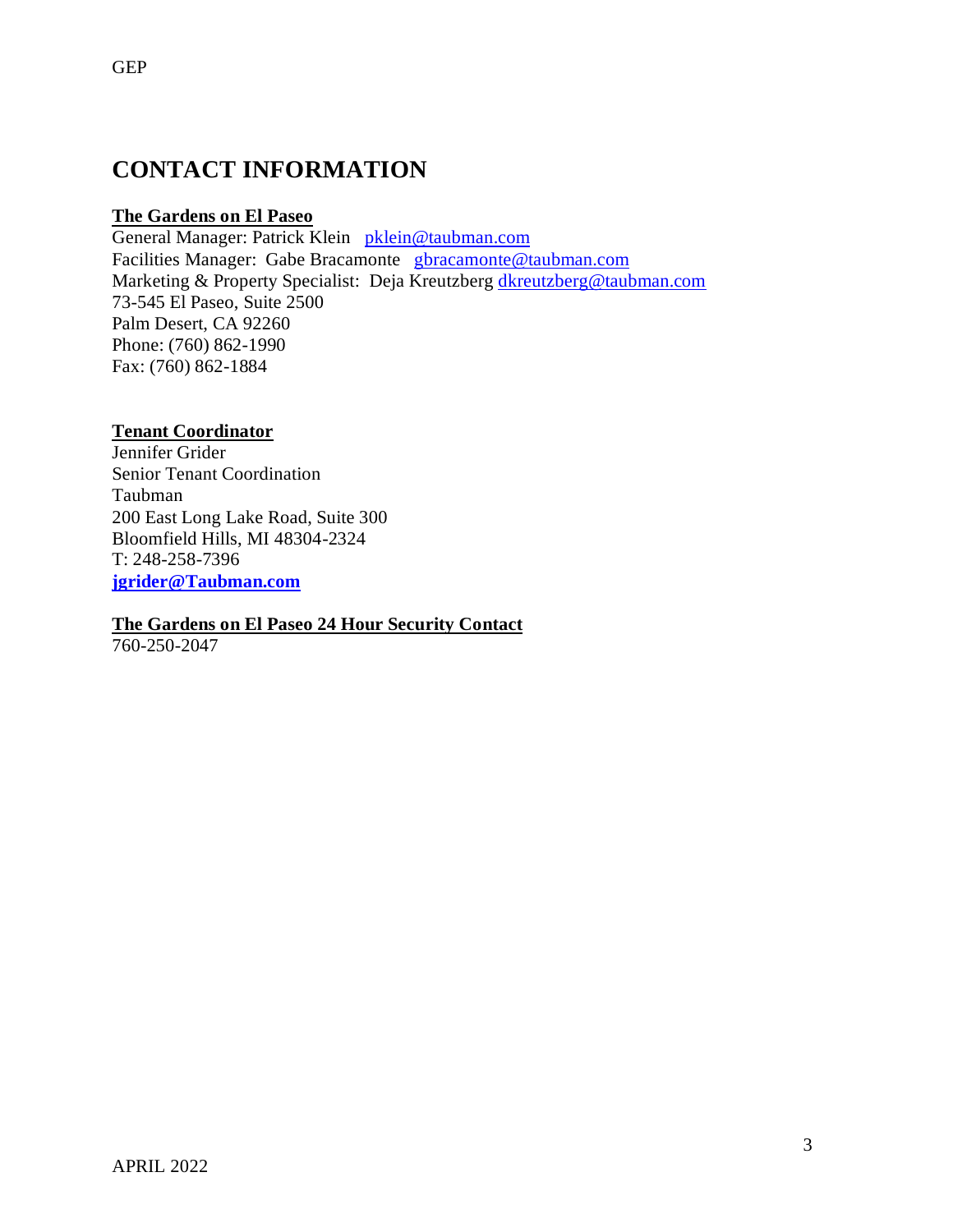## **BUILDING ADDRESSES**

| Building A        | 73-585 El Paseo<br>Palm Desert, CA 92260 |
|-------------------|------------------------------------------|
| Building B        | 73-595 El Paseo<br>Palm Desert, CA 92260 |
| Building C        | 73-575 El Paseo<br>Palm Desert, CA 92260 |
| <b>Building D</b> | 73-555 El Paseo<br>Palm Desert, CA 92260 |
| Building E        | 73-525 El Paseo<br>Palm Desert, CA 92260 |
| Building F        | 73-505 El Paseo<br>Palm Desert, CA 92260 |
| <b>Building G</b> | 73-515 El Paseo<br>Palm Desert, CA 92260 |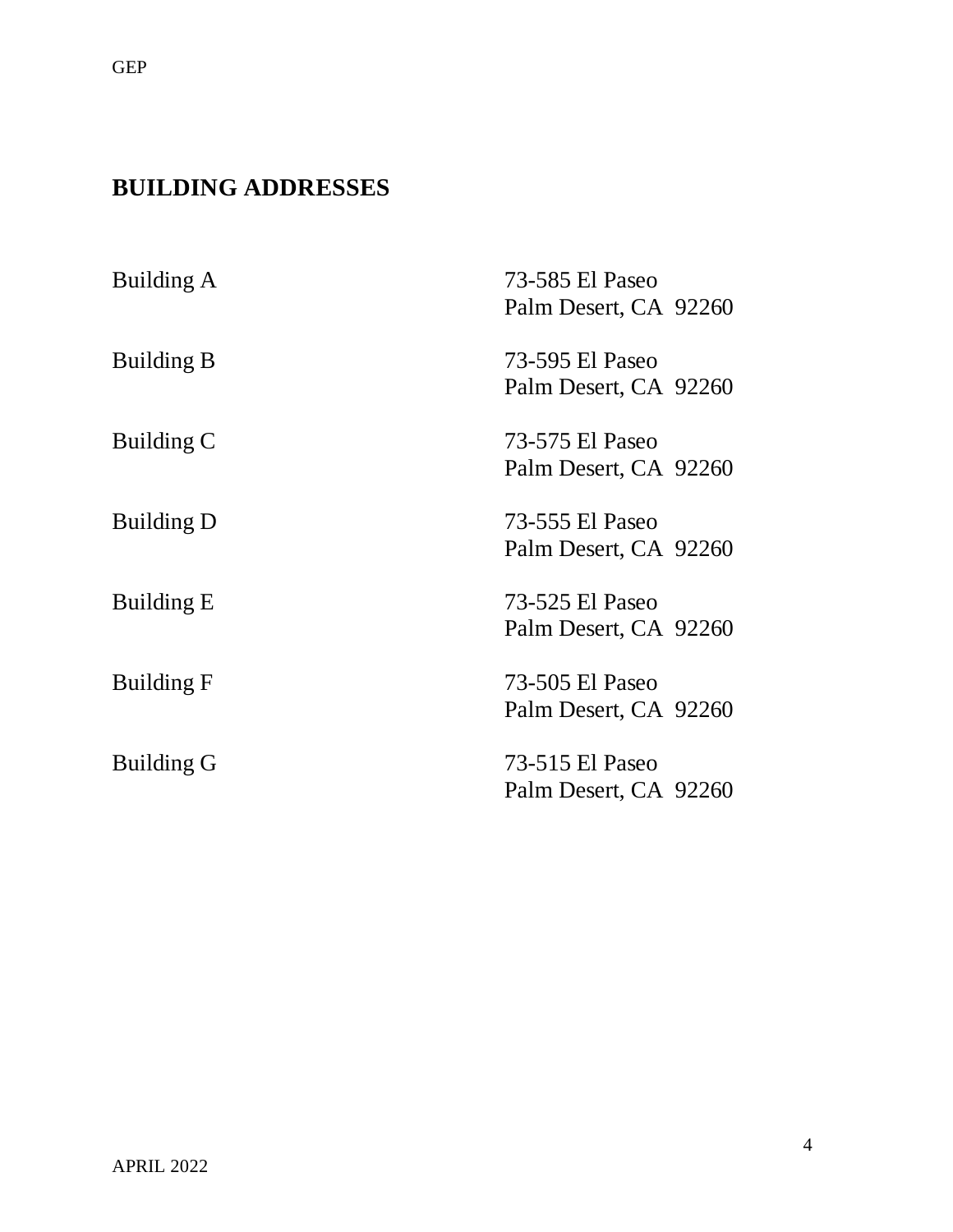## **VENDOR CONTACT LIST**

## REQUIRED CONSTRUCTION CONTRACTORS

| <b>TYPE</b>       | <b>NAME</b>                  | <b>TELEPHONE</b> | <b>CONTACT</b>  | E-MAIL                         |
|-------------------|------------------------------|------------------|-----------------|--------------------------------|
| Mall Roofer       | Castro Roofing               | 760-343-0042     | Richard Castro  | $ $ linda@castroroofinginc.com |
| Smoke/Fire Alarm  | Desert Alarm                 | 800-726-1779     | Manny Puga      | manny@desertalarm.com          |
| <b>Sprinklers</b> | Desert Fire Extinguisher Co. | 760-322-0995     | Ronnie Cheraues | ronnie@desert-fire.com         |

## PREFERRED CONSTRUCTION CONTRACTORS

| <b>TYPE</b>                   | <b>NAME</b>                               | <b>TELEPHONE</b>                      | <b>CONTACT</b>          |  |
|-------------------------------|-------------------------------------------|---------------------------------------|-------------------------|--|
| Awnings                       | Above All Awnings                         | 760-340-3205                          | James Utterback         |  |
| Demo Services                 | J.R. Lennen Construction, Inc.            | 760-328-1200                          | Jack Lennen             |  |
| Demo Services                 | <b>Premier Construction &amp; Remodel</b> | 760-770-6922                          | Robert DeVille          |  |
| <b>Doors</b>                  | Palm Desert Door & Hardware               | 760-770-7781                          | Dale Paul               |  |
| Electrical                    | M. Alvarez Electric                       | 760-343-0862                          | Manny Alvarez           |  |
| Electrical                    | MG Construction & Electric, Inc.          | 760-770-5696                          | <b>Miguel Gonzales</b>  |  |
| <b>HVAC</b>                   | Mendez Air Conditioning & Heating         | <b>Enrique Mendez</b><br>760-343-5041 |                         |  |
| Painting                      | <b>D&amp;D Painting</b>                   | 760-202-8100                          | Doug DeOliveria         |  |
| Pavers                        | <b>Farley Interlocking Pavingstones</b>   | 760-773-3960                          | Charissa Farley         |  |
| Plumbing                      | Roto Rooter                               | 760-346-1736                          | Roger Miranda           |  |
| Roll off dumpster             | <b>Burrtec</b>                            | 760-340-2113                          | <b>Customer Service</b> |  |
| Canyon Print & Signs<br>Signs |                                           | <b>Jack Rivers</b><br>760-832-8433    |                         |  |
|                               |                                           |                                       |                         |  |
|                               |                                           |                                       |                         |  |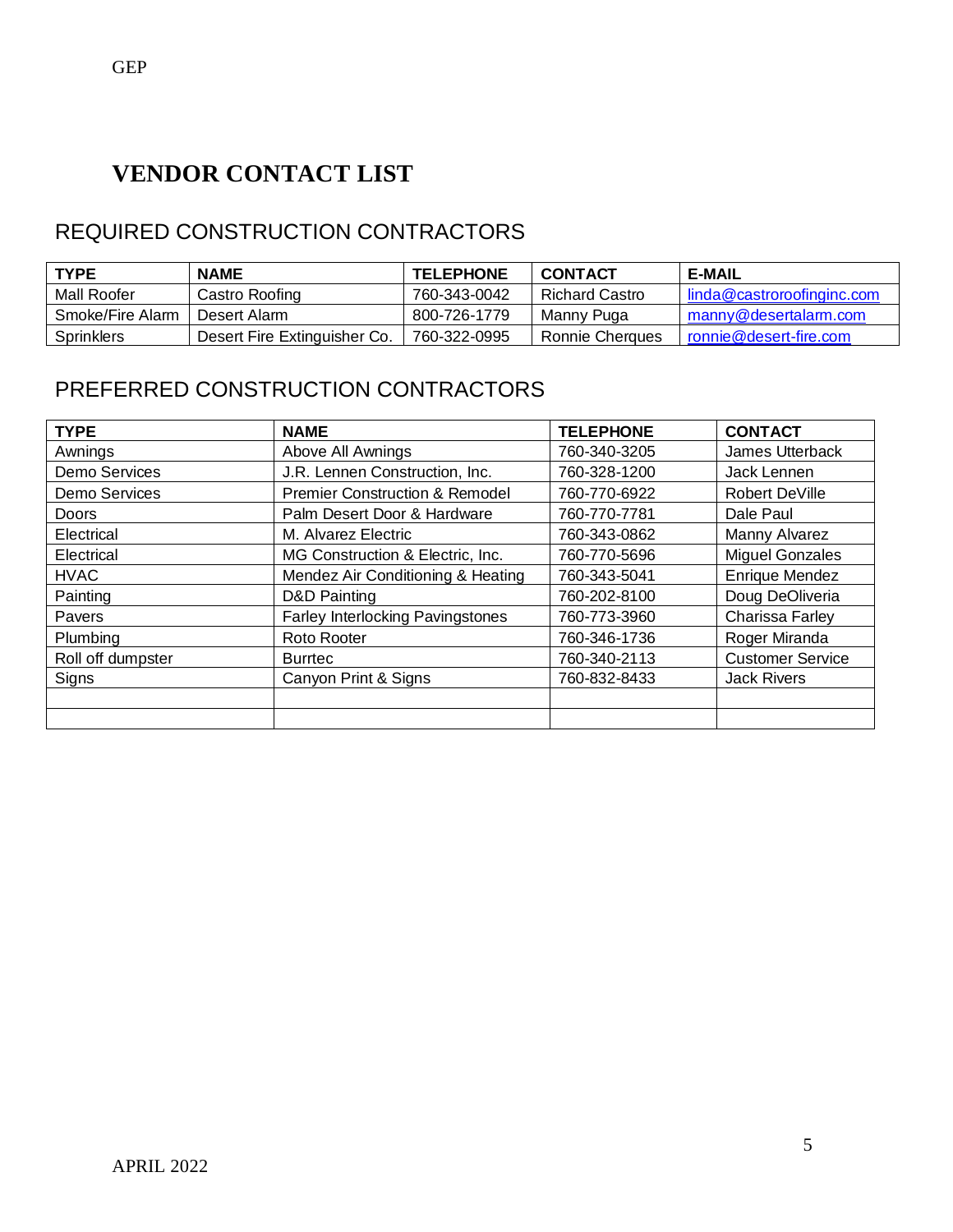## **TENANT START-UP CONTACT LIST**

#### **DESERT ALARM, INC**

73-168 Highway 111, Suite 204, Palm Desert, CA 92260 Manny Puga: 800-726-1779

#### **BURRTEC WASTE & RECYCLING**

41-575 Eclectic Street, Palm Desert, CA 92260 760-340-2113 (fax: 760-340-2732)

#### **CITY OF PALM DESERT**

73-510 Fred Waring Drive, Palm Desert, CA 92260 760-346-0611 (fax: 760-341-4564)

#### **COACHELLA VALLEY WATER DISTRICT**

(Restaurants only) PO Box 1058, Coachella, CA 92236 800-262-2651 or 760-398-2651

#### **RIVERSIDE COUNTY FIRE DEPARTMENT**

73-510 Fred Waring Drive, Palm Desert, CA 92260 760-346-1870

#### **DESERT FIRE EXTINGUISHER CO., INC. (sprinkler system)**

558 E. Industrial Place, Palm Springs, CA 92264 760-322-0995

#### **SOUTHERN CALIFORNIA EDISON (Electric)**

No physical address, must be done via telephone \* NEED address, building #, suite # 800-990-7788

#### **TIME WARNER CABLE (CATV)**

41-725 Cook Street, Palm Desert, CA 92260 760-340-2225

**FRONTIER (Telephone)** 800-921-8101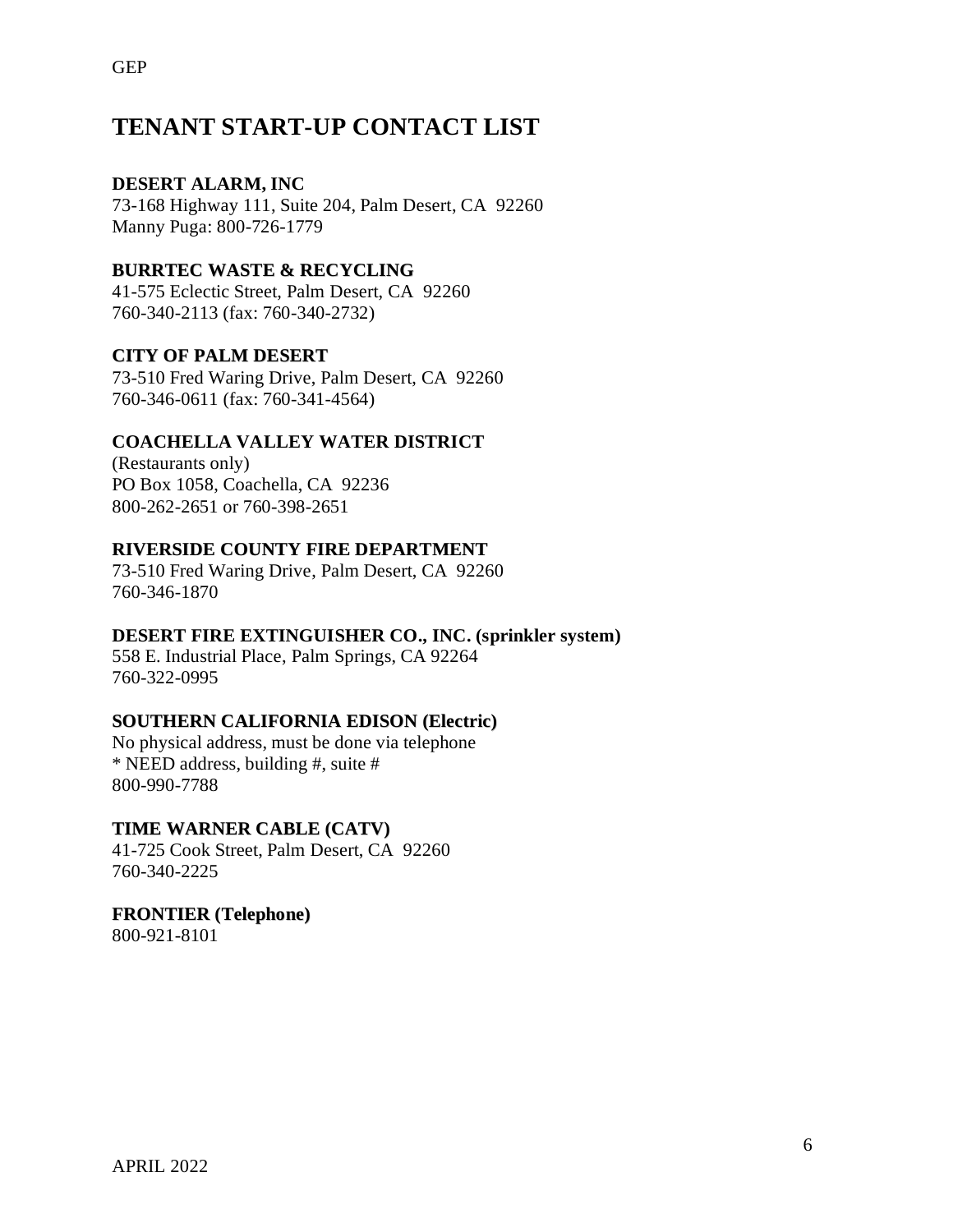## **GEP**

## **City of Palm Desert**

73-510 Fred Waring Drive, Palm Desert, California 92260-2578 **\_\_\_\_\_\_\_\_\_\_\_\_\_\_\_\_\_\_\_\_\_\_\_\_\_\_\_\_\_\_\_\_\_\_\_\_\_\_\_\_\_\_\_\_\_\_\_\_\_\_\_\_\_\_\_\_\_\_\_\_\_\_\_\_\_\_\_\_\_**

Telephone (760) 346-0611 Fax (760) 341-4564

## CONTRACTOR SUBLIST

Dear Contractor:

The City of Palm Desert has a business License tax ordinance requiring all state licensed contractors and subcontractors working in Palm Desert to have a business tax certificate.

Section 5.20.020 and 5.78.010 (B) of the ordinance requires all primary contractors and owner/builders contracting with licensed contractor and subcontractors in constructing a project, to provide the City with a list of all their subcontractors and delivery companies, other than common carriers. Each company or person must obtain the required business license certificate before a final inspection of the project will be given.

YOU MUST SUBMIT THE LIST IN ADVANCE OF YOUR REQUEST FOR A FINAL INSPECTION. This will enable the City to ensure that all subcontractors and delivery companies have a business license tax certificate. The following information must be provided for each subcontractor or individual on the list: NAME, ADDRESS, PHONE NUMBER, STATE CONTRACTORS NUMBER AND CITY BUSINESS LICENSE NUMBER.

It is recommended that you require all of your subcontractors to show proof of the business license tax certificate before allowing any work to be started. This will prevent any delays of your request for a final inspection.

If you have any questions or concerns regarding this list, please contact the Business Support Center at (760) 346-0611.

Sincerely,

Martin Alvarez Economic Development Director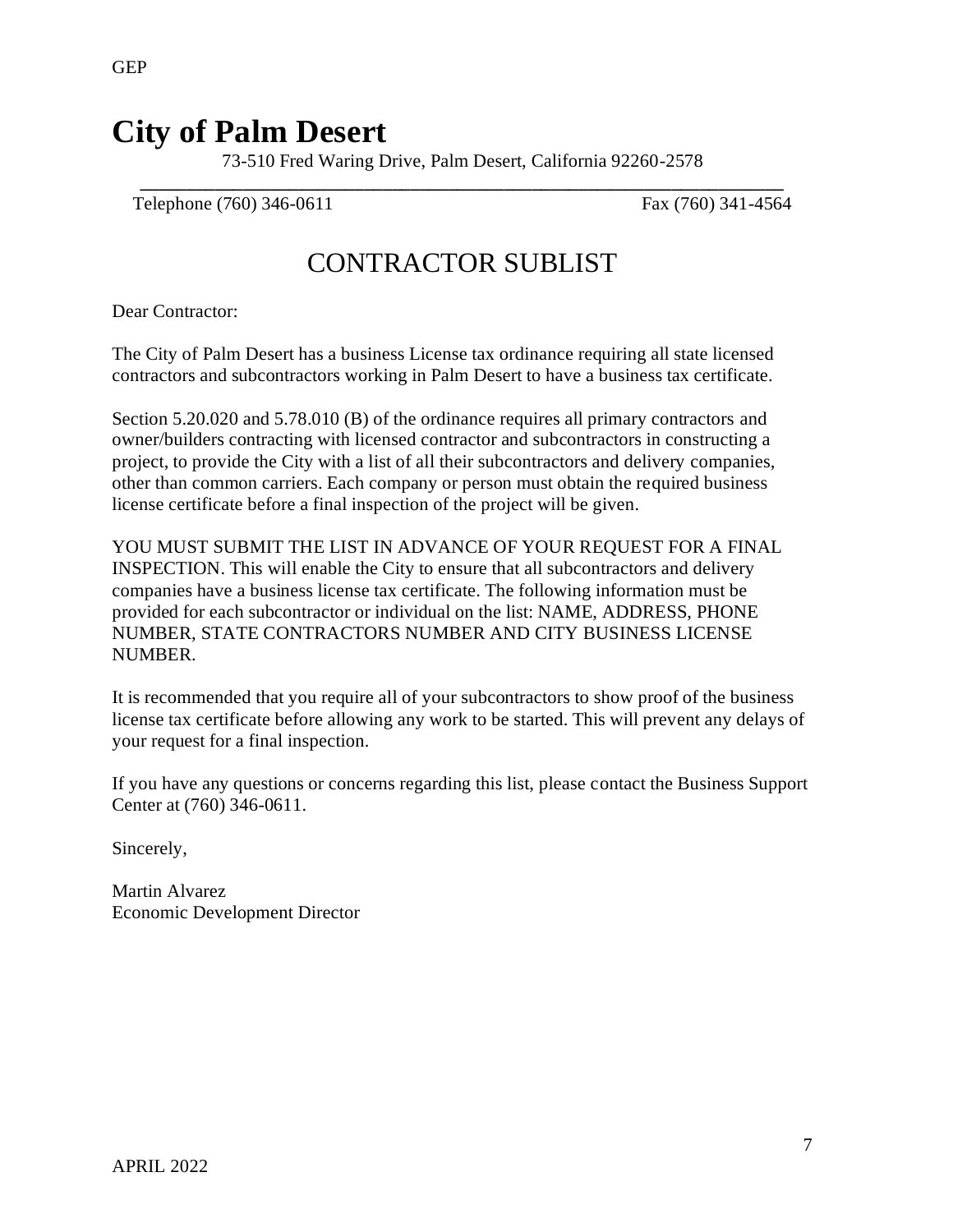#### **FORWARD TO RULES AND REGULATIONS**

The following rules and regulations contain the criteria and procedures to be strictly observed by Tenants, their contractors, and other representatives to insure the efficient construction of the Tenant spaces. Conformance to the criteria and procedures in this manual will expedite the construction of the Tenant stores. It is imperative that you and your contractors have a mutual understanding of the lease, its attached exhibits and the contents of this manual.

#### **TENANT DRAWING SUBMISSION REQUIREMENTS**

#### **Approval of Tenant Plans**

All Tenants are required to have their construction documents and signage shop drawings reviewed and approved by the Taubman Company prior to the start of construction.

Preliminary and final approval made in good faith does not restrict Landlord from further comments on Construction Documents.

Tenant shall prepare all its plans and perform all work to comply with all governing statutes, ordinances, regulations, codes, and insurance rating boards; take out all necessary permits and obtain certificates of occupancy for the work performed by Tenant, all subject to Landlord's approval. **Landlord's approval of Tenant's Plans does not relieve the Tenant of its obligation to complete its work in accordance with this manual and the terms of the lease. Landlord's approval shall not constitute an implication, representation, or certification by Landlord that said working drawings or Tenant's work is in compliance with said statutes, codes, ordinances and other regulations.**

#### **PERMIT APPLICATION AND REQUIREMENTS**

#### **Building Department**

Specific questions regarding the applicable codes or items within the code and/or permits or permit fees should be directed to the proper authorities at Building and Safety, City of Palm Desert.

#### **Permit Application**

To obtain the required City of Palm Desert and Riverside County permits, the Tenant or Tenant's construction representative must submit stamped working drawings and specifications stamped and signed by Tenant's architect to the proper jurisdictional authorities. Coordinate drawing submission requirements with the City and County building departments.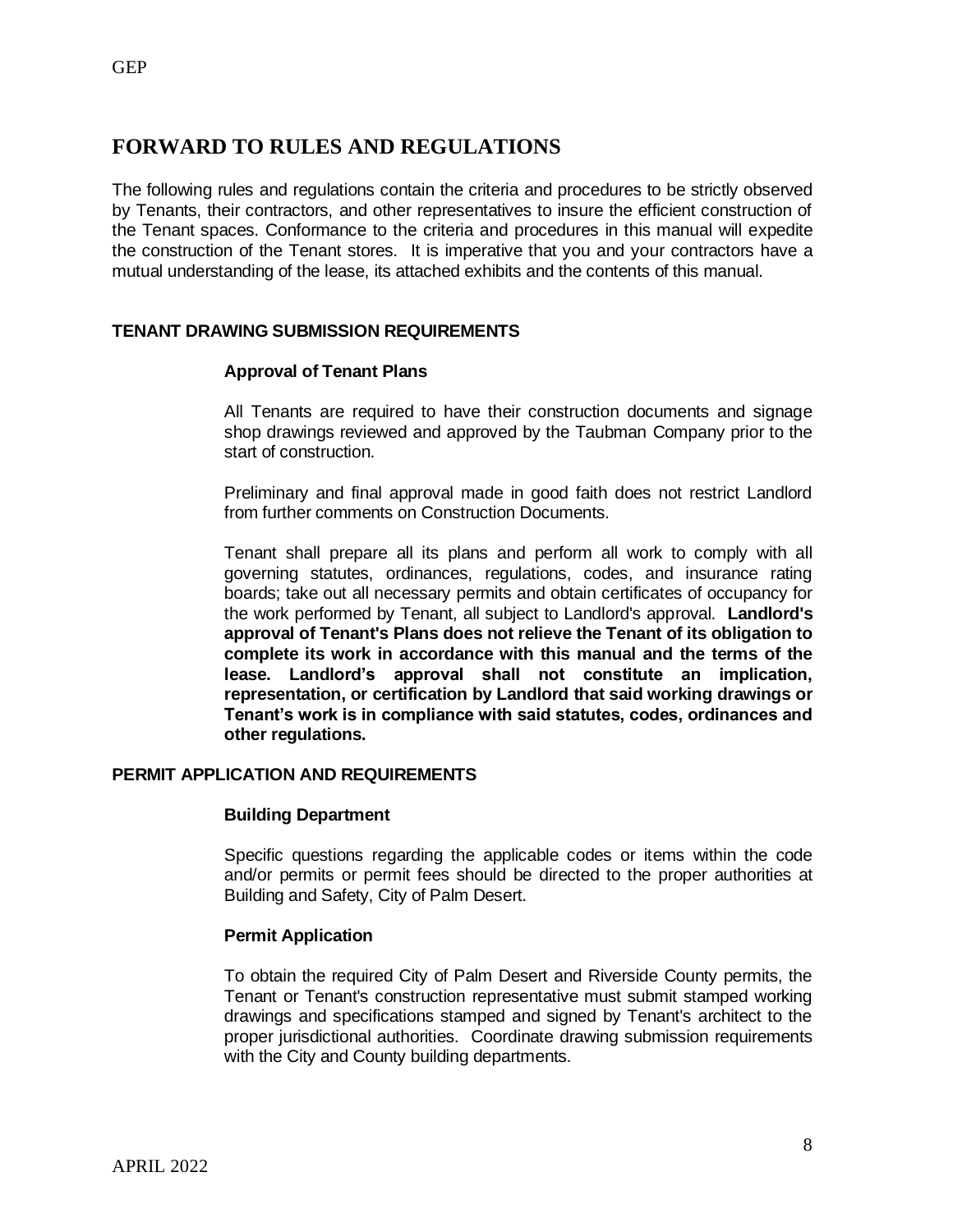#### **Health Department**

Prior to the issuance of a building permit, all restaurant (food) Tenants must submit complete sets of stamped working drawings and specifications to the proper jurisdictional authorities as needed for review and approval. Coordinate drawing submission requirements with the local Health Department.

#### **Handicapped Requirements**

Each Tenant shall verify with the Building Department the provisions for the handicapped and any ADA requirements as required by entities having jurisdictional authority.

#### **CONSTRUCTION RULES AND PROCEDURES**

#### **Commencement of Construction**

The Construction Rules and Regulations are for all contractors and subcontractors working at the Property. If these rules are not strictly adhered to, the job will be stopped. These Construction Rules and Regulations include, but are not limited to the following:

Tenant shall commence Tenant's work within ten (10) days after receiving Landlord's written approval of Tenant's working drawings, or thereafter if otherwise directed by Landlord, and in no event shall finish later than the rent commencement date (as defined in the lease). All contractors must provide a full-time superintendent to be at the building at all times during construction. Prior to the start of construction, the Tenant's contractor shall check-in with the Landlord's on-site representative and shall submit prior to the commencement of construction, the following information and items:

- a. For Landlord's approval, the names, addresses, representatives' names, and telephone numbers of the General Contractor and all subcontractors. **EXHIBIT A**.
- b. Contractor's construction schedule.
- c. Performance and labor and material bonds for Tenant's Contractor, if so required by Landlord, in form and issued by a company reasonably satisfactory to Landlord.
- d. Certificates of Insurance.
- e. All contractors must have a building permit prior to the commencement of any work. The original permit must be displayed at the site and copy submitted to the Landlord's On-Site Representative.
- f. Required construction security deposit **\$5,000.00** payable to **The Gardens on El Paseo, LLC**. To be held by property management. Reference Construction deposit refund **EXHIBIT B**.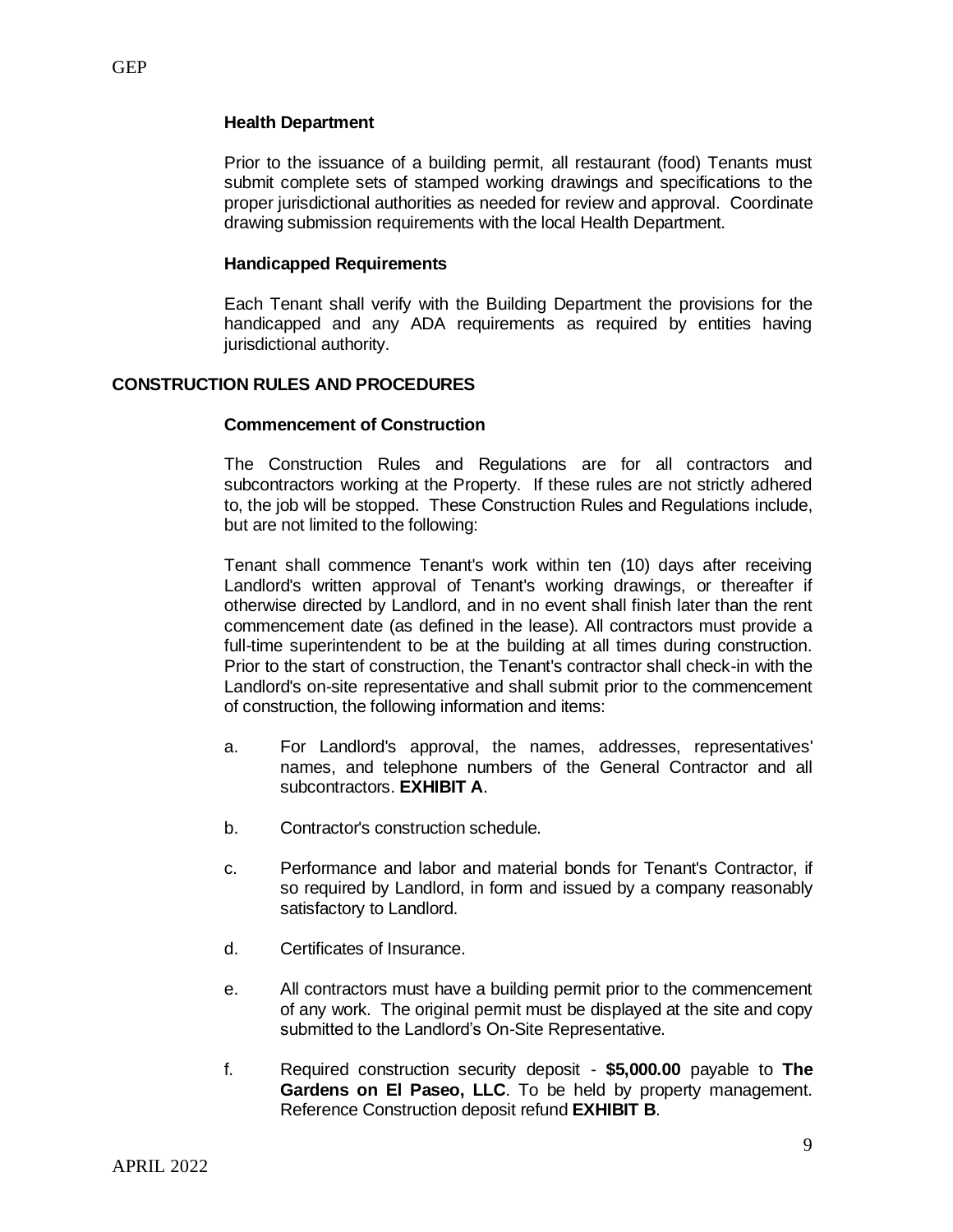- g. **ADDENDUM TO EXHIBIT B (Construction Charges)** signed copy by Contractor acknowledging Landlord's applicable construction fees to Contractor.
- h. Any and all other information required by Landlord's on-site representative.
- i. **Tenant must have a signed lease or a letter of indemnification signed by both the Landlord and the Tenant prior to Landlord's construction release.**

#### **CERTIFICATES OF INSURANCE**

Landlord and Tenant shall not permit Tenant's contractor to commence any work until all required insurance has been obtained and certificates evidencing such coverage have been delivered to Landlord's on-site representative. Tenant shall secure, pay for and maintain or cause Tenant's General Contractor to secure, pay for and maintain during the continuance of construction and fixturing work within the premises the following insurance, which shall provide in all policies that all endorsees shall be given thirty (30) days prior written notice of any alteration or termination of coverage, in the following amounts. All policies shall be written with insurers acceptable to the Landlord. **EXHIBIT C**.

- a. Tenant agrees to indemnify, defend, and hold harmless Landlord and its trustees, beneficiaries, partners, officers, agents and employees from and against all claims, liabilities, losses, damages, and expenses of whatever nature including those to the person and property of Tenant, its employees, agents, invitees, licensees, and others arising out of or in conjunction with the performance of Tenant's Work except to the extent same may arise out of Landlord's or its trustees', beneficiaries', partners', officers', agents' or employees' negligence, it being understood and agreed that the foregoing indemnity shall be in addition to the insurance requirements set forth above and shall not be in discharge of or in the substitution for same.
- b. Coordinate any additions or changes to the above insurance requirements with local mall management.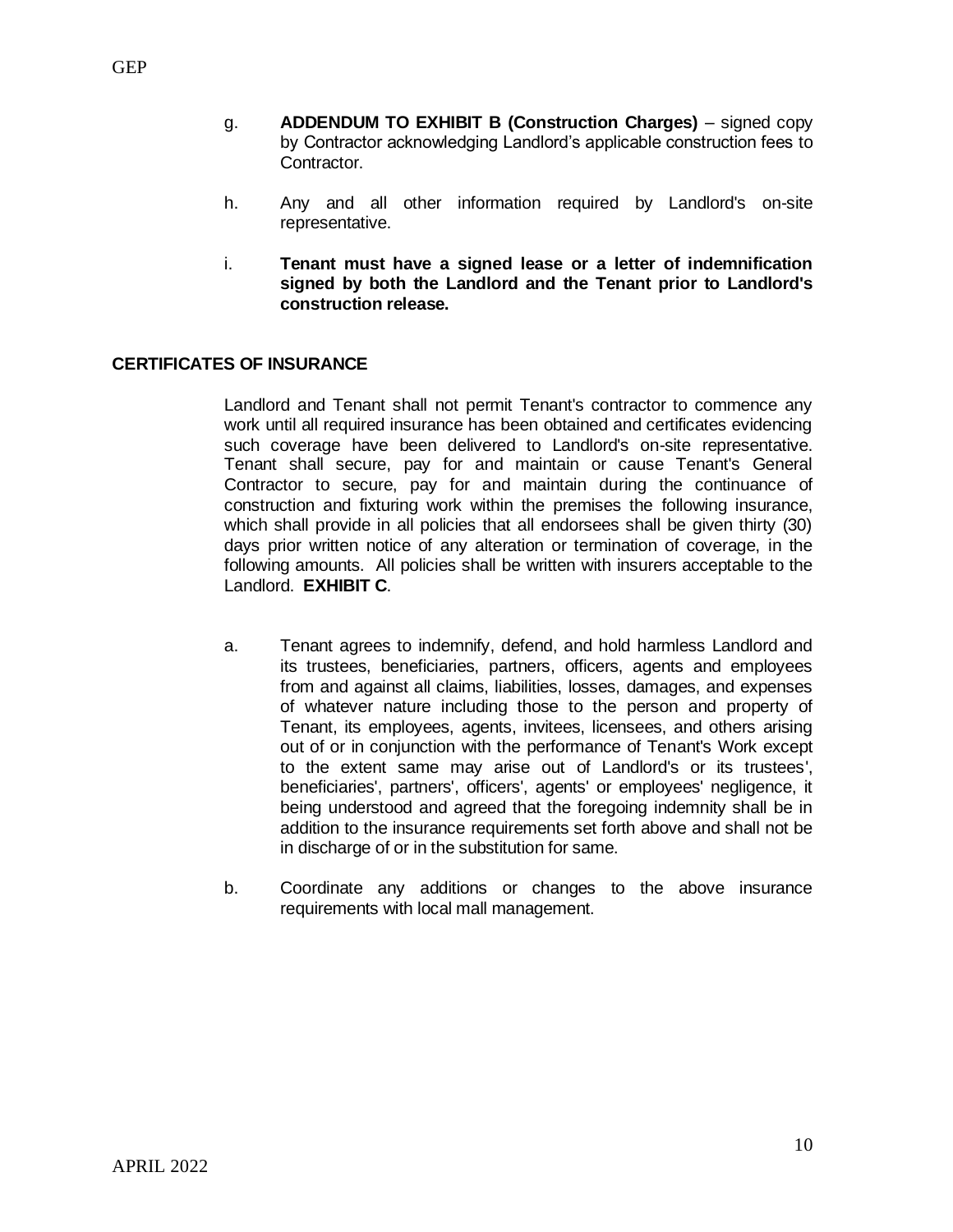#### **GENERAL REQUIREMENTS**

- a. All work must be coordinated with Landlord's On-Site Representative.
- b. Landlord shall have the right to perform on behalf of and for the account of Tenant, subject to reimbursement by Tenant or have the Tenant's General Contractor contract with Landlord's approved contractor at Tenant's expense. Such work shall include but not be limited to work which Landlord deems necessary to be done on an emergency basis and to work which pertains to structural components, roofing, utility systems, fire and life safety and the erection of temporary enclosure barricades for the premises.
- c. Landlord has the right to enter the premises at any time. A Landlord punch list will be issued at completion of the project. Items on the punch list must be completed and be acceptable to Landlord's On-Site Representative. Should any items, at the sole discretion of the Landlord, have major aesthetic implications, the Tenant will not be allowed to open until these items have been corrected and signed off by the Landlord.
- d. All work performed by Tenant shall be performed so as to cause the least possible interference with other Tenants and the operation of the building. Landlord shall have the right to impose reasonable requirements with respect to the timing and performance of Tenant's work in order to minimize such interference. Landlord shall have the right to order Tenant or any contractor or subcontractor who willfully violates Landlord's construction rules and regulations to cease work and to remove its equipment and employees from the building.
- e. Tenant's contractor shall maintain a complete accessible set of working drawings bearing Landlord's approval stamp at the premises during construction at all times.
- f. Storage of tools or materials outside of the Tenant's space is prohibited. All tools and materials are to be confined to the Tenant's space. The Landlord is to be held harmless and takes no responsibility for lost or stolen articles.
- g. Landlord reserves the right to make any on-site corrections, clarifications, and/or changes to the approved plans.
- h. Construction hours are from 7:00 am 5:30 pm Monday through Saturday, or as approved by Landlords local management. Deliveries and storefront work must be done before 10:00 am or after mall hours of 9:00 pm, Monday through Saturday, and before 11:00 am and after 6:00 pm on Sunday. Noisy construction such as tile cutting, saw cutting, etc. must be done before or after mall hours as noted.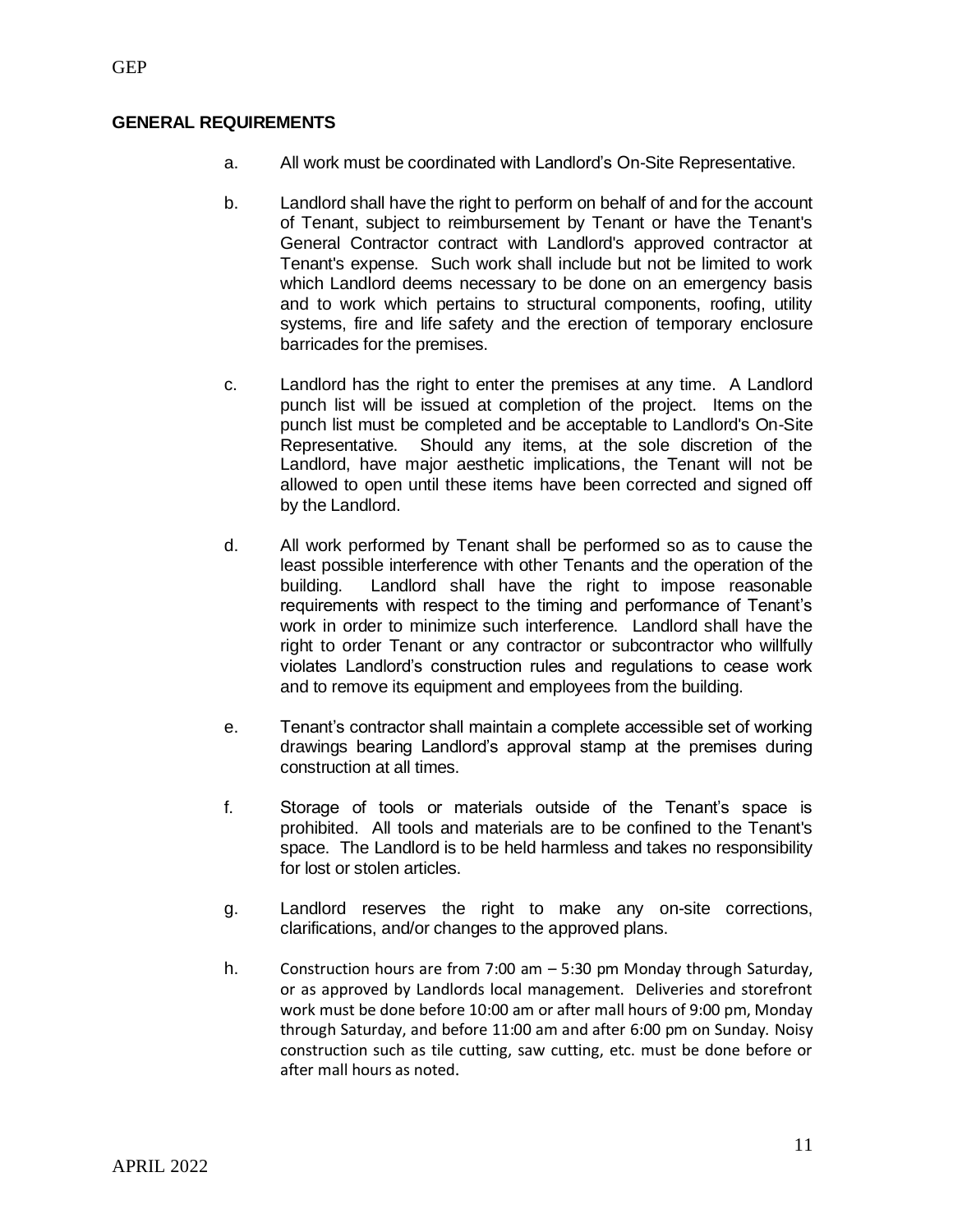#### **DELIVERIES AND ACCESS**

All deliveries must be made in the loading dock areas through the service corridors. (For oversized vehicles, coordinate deliveries with Landlord). Removal of debris must be taken through these corridors. For buildings in A and G, contractor must use the route that entails the shortest distance through the common areas.

#### **TRASH REMOVAL**

Removal of all trash and construction debris is the responsibility of the contractor, subcontractor and supplier. The contractor and subcontractor must supply their own dumpsters and may not under any circumstances use the building's dumpster. If contractor and/or subcontractor use the building's dumpster, the contractor and/or subcontractor will pay for the entire charge. The dumpster location will be in the loading dock area and must be coordinated in advance with the Landlord's On-Site Representative. Tenant's trash removal service shall remove construction and stocking debris from the premises daily. Accumulation of Tenant's trash and debris within the premises or in the common areas which is not removed immediately by the Tenant may be removed by the Landlord at Tenant's expense. The Tenant will be charged per each occurrence.

#### **PARKING**

Contractor parking is limited to the back bay on the upper level of the parking structure.

#### **UNLOADING**

Vehicles delivering materials or merchandise must be promptly unloaded and immediately removed from the dock area. Unattended vehicles parked in this area or in unauthorized areas may be towed at owner's expense.

#### **TEMPORARY UTILITIES**

The Tenant's G.C. is required to take out electrical service in their name prior to the start of construction for temporary utility use. If electrical and water service utilities are not available in the Tenant space at the time of construction, the Tenant will be charged a non-refundable monthly rate per square foot of the premises for temporary electrical and water service utilities used during Tenant's construction in accordance with the Lease. To obtain access to the electric rooms or the roof hatch, you will need to contact Landlord's representative.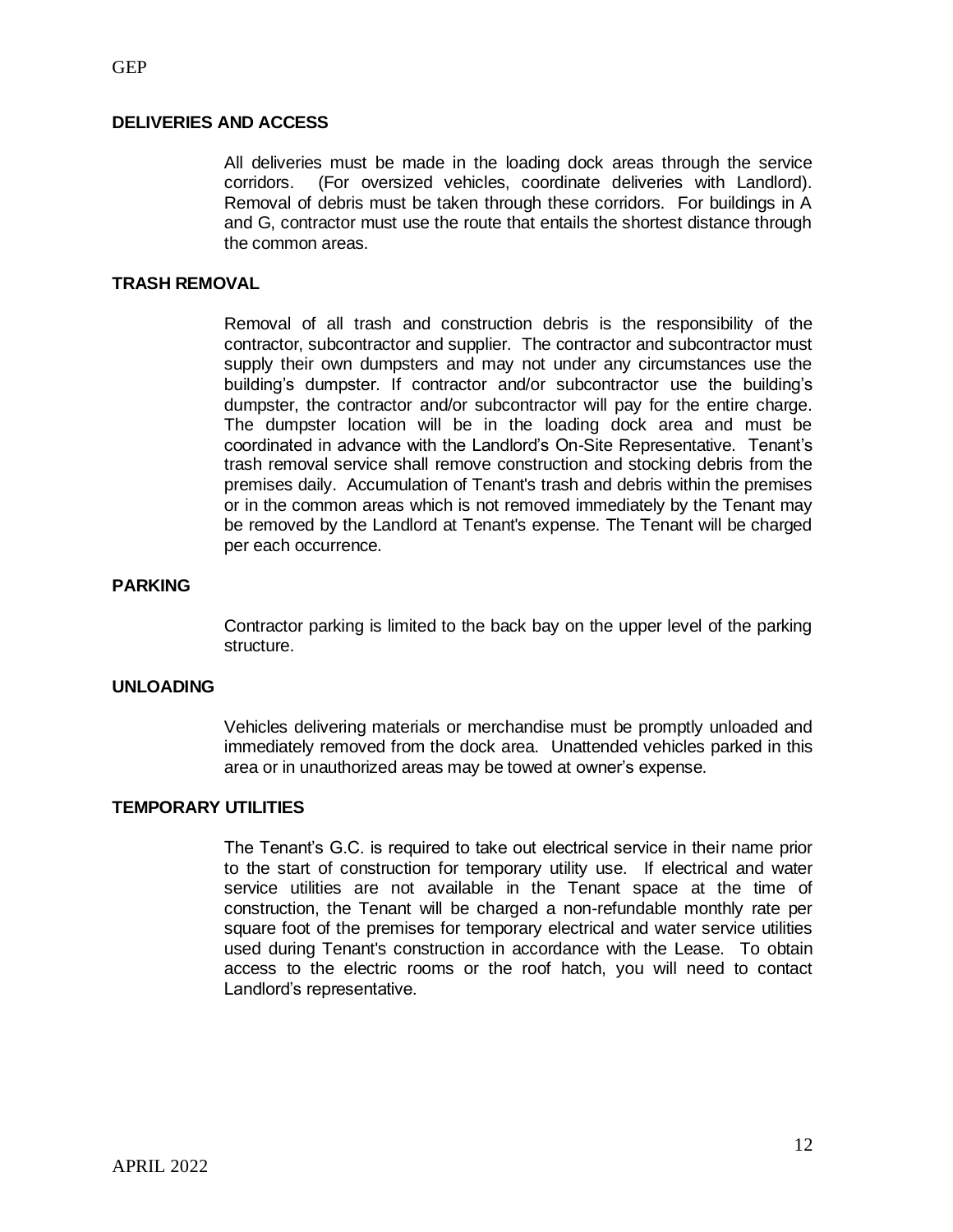#### **WORK PRACTICES**

Tenant agrees that it will not, either directly or indirectly, employ or permit the employment of any contractor, mechanic or laborer, if the use of such would, in the Landlord's opinion, create a difficulty, strike, or jurisdictional dispute with other contractors, mechanics or laborers engaged by others, or would in any way disturb the construction, security or operation of the shopping center or any part thereof. In the event of any conflict, Tenant, upon demand by Landlord, shall cause all contractors, mechanics or laborers, or all materials causing such interference, difficulty or conflicts, to leave or be removed from the shopping center. **Any costs associated with same shall be at Tenant's expense.**

#### **USE OF COMMON AREA**

At no time shall the common areas be used by the Tenant's contractor or its employees for any work whatsoever, or for lounging, eating or rest breaks. All access through the common area must have protection supplied by the tenant's contractor as directed by the Landlord.

#### **PROTECTION OF WORK AND PROPERTY**

If required, contractor must install a 12' barricade with lid (in applicable areas) and approved by the City of Palm Desert Building and Safety Department. The barricade cannot project more than 3' from the neutral piers. Barricade must be painted Frazee, color 8242W and beige tone vinyl base must be installed on this barricade. Any deviation from this specification must be approved by the landlord's representative. One door swinging inward is permitted in this barricade only if tenant's premise does not have a rear service door.

Prior to constructing the barricade, plywood and plastic must installed over Landlord's brick pavers in the projected area. The barricade walls must be built on this plywood. (If any damage occurs to the Landlord's pavers, the contractor will be charged for repairing or replacement). The barricade cannot be removed without first obtaining Landlord's approval.

Prior to and upon completion, contractor and Landlord's On-Site Representative shall walk common areas. Any damage to pavers or common areas will be repaired at the contractor's expense.

Tenant's contractor shall protect their work from damage and shall protect the work of other Tenants and Landlord common area from damage by Tenant, Tenant's contractor, and their employees and subcontractors.

#### **STRICTLY PROHIBITED WORK AND PRACTICE**

a. Combustible materials above finished ceilings or in any other concealed, non-sprinklered space are prohibited. For any potential work that could cause a fire hazard (cutting, welding, etc.) G.C. must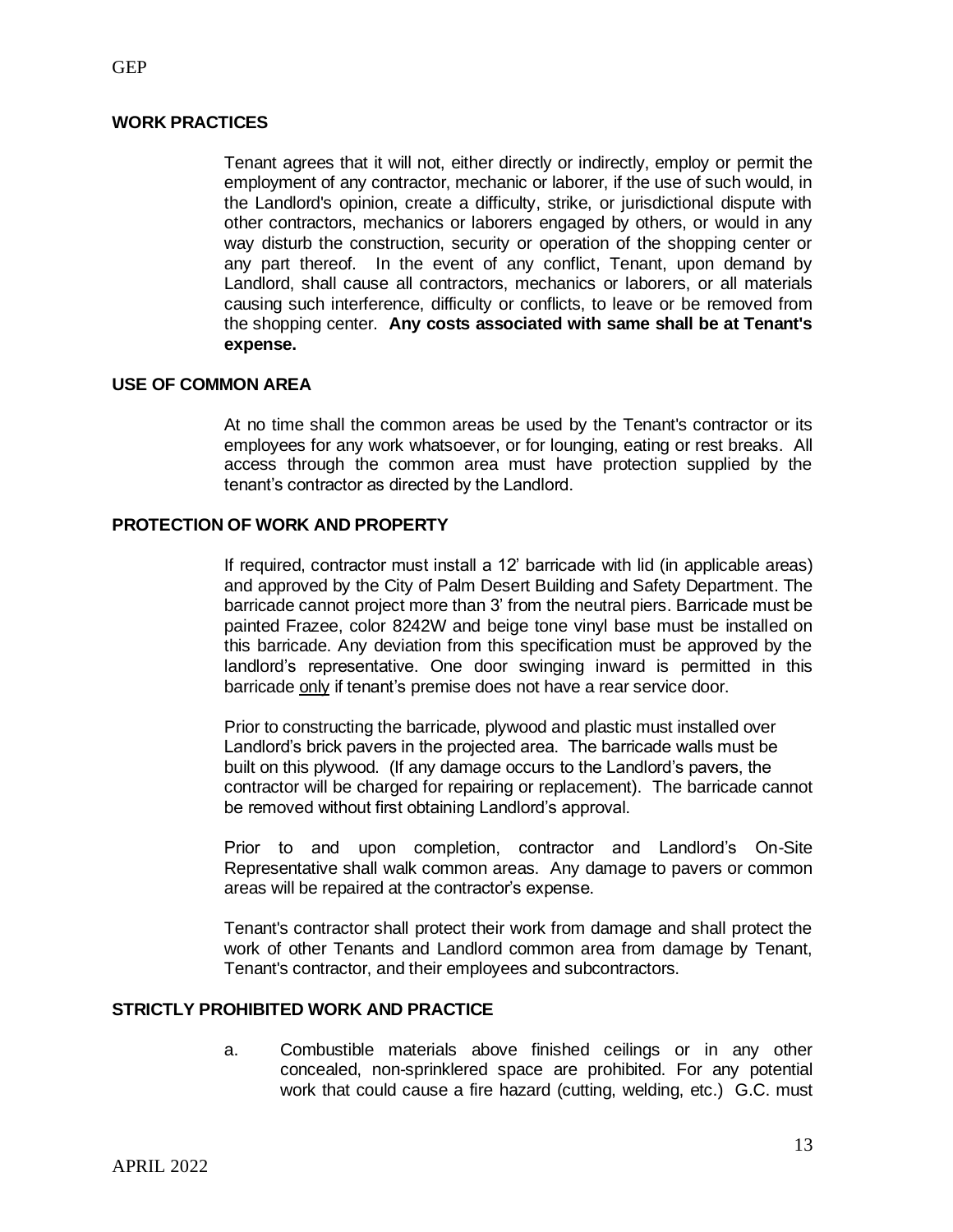obtain a FIRE PERMIT from the Facilities Superintendent prior to commencement of work.

- b. Imposing any excessive structural load, temporary or permanent, on any part of the Landlord's work or structure without the advance written approval of Landlord is prohibited.
- c. Cutting any openings in Landlord's floor slabs, walls, or roof is prohibited unless written approval is provided in advance by the Landlord.
- d. Installation or display of any construction sign is prohibited on any part of the building or on the leased premises.
- e. No smoking on the job site.
- f. Any noisy construction activities must be performed after hours or as approved on an individual basis by the Landlord.
- g. Contractor to conform to Landlord's Hot Work Permit Program.

#### **OSHA**

Tenant and Tenant's contractor shall be solely responsible for conforming to all applicable requirements of OSHA.

#### **PERMANENT UTILITIES AND BUSINESS LICENSES**

Tenant shall make timely application and pay for all fees to the water, power and telephone utilities to secure permanent service and to the appropriate governmental authorities for all required business permits and licenses.

#### **GUARANTEES**

Tenant shall require any person performing any such work to guarantee the same to be free from any and all defects in workmanship and materials for one (1) year from the date of completion. Tenant shall also require any such person to be responsible for the replacement or repair, without additional charge, of any and all work done or furnished by such person, which shall become defective within one (1) year after substantial completion of the work. All warranties or guarantees as to materials or workmanship with respect to Tenant's work shall be contained in the contract or subcontract and so written that such guarantees and warranties shall insure to the benefit of both Landlord and Tenant, as their respective interests appear, and so such guarantees and warranties can be directly enforced by either. Tenant covenants to give Landlord any assignment or other assurances necessary to affect the same.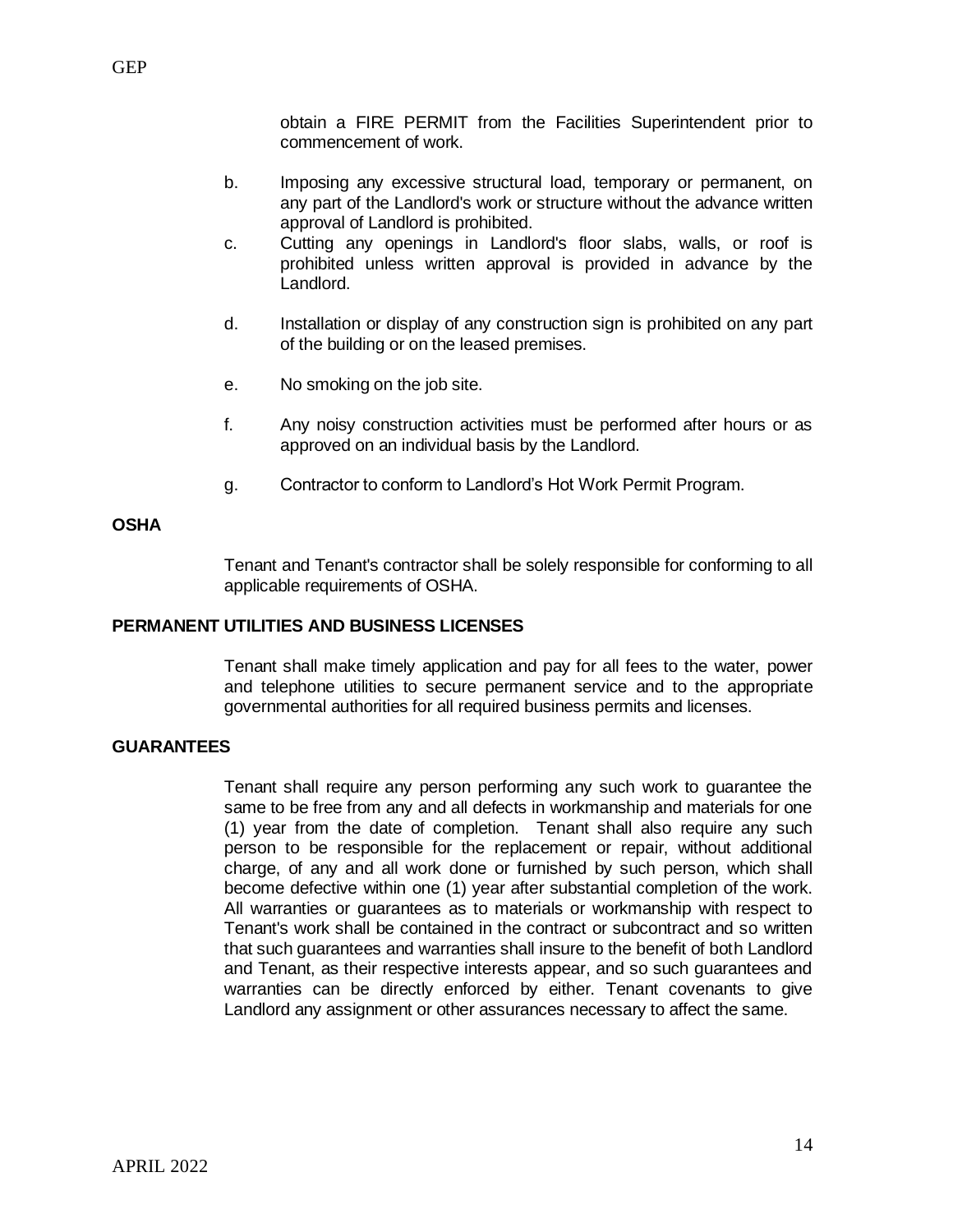#### **CERTIFICATE OF OCCUPANCY**

Tenant shall be responsible to obtain a Certificate of Occupancy promptly following the completion of Tenant's work, and shall promptly forward a copy to the Landlord's on-site representative.

#### **LANDLORD IMPROVEMENTS**

Tenant acknowledges that Landlord shall have the right to charge Tenant for certain improvements, additions and other work performed or caused to be performed to the leased premises by the Landlord, if notated in the lease.

#### **LIENS**

Tenant agrees to deliver to Landlord the **original, notarized documentation**  for a complete release from all liens and affidavits from all general contractors, subcontractors and material suppliers arising out of Tenant's construction work.

#### **AS-BUILT DRAWINGS**

Within 30 days of Tenant's store opening, Tenant shall provide Landlord with one (1) set of reproducible as-built drawings and specifications indicating all changes made from the original drawings during construction.

#### **LANDLORD APPROVED CONTRACTORS**

REFER TO PAGE 5 FOR LIST OF MANDATORY CONSTRUCTION CONTRACTORS

- a. Any and all roof penetrations must be performed by Landlord's roofing contractor contracted by Tenant's GC at Tenant's expense. Tenant's contractor must obtain approval for location of all roof top equipment. Upon receipt of approval, any work involving venting, opening, sealing, waterproofing, or any altering of the roof shall be performed by Landlord's roofing contractor. Tenant contractor shall schedule and contract this work directly with the Landlord's roofer. In no event shall anyone other than the landlord's designated contractor perform this work. Tenant's contractor must have Landlord's representative 48 hours notice prior to setting any roof top equipment. Tenant's contractor shall review location crane with Landlord's representative. Tenant is responsible any special permitting required by the city.
- b. Tenant's General Contractor must contract with Landlord's sprinkler contractor for any sprinkler modification work at Tenant's expense.
- c. Any final tie-in to Landlord smoke/fire alarm panels must be done by Landlord's electrical contractor at Tenant's expense. Tenant contractor must install fire alarm in accordance with municipality fire code requirements.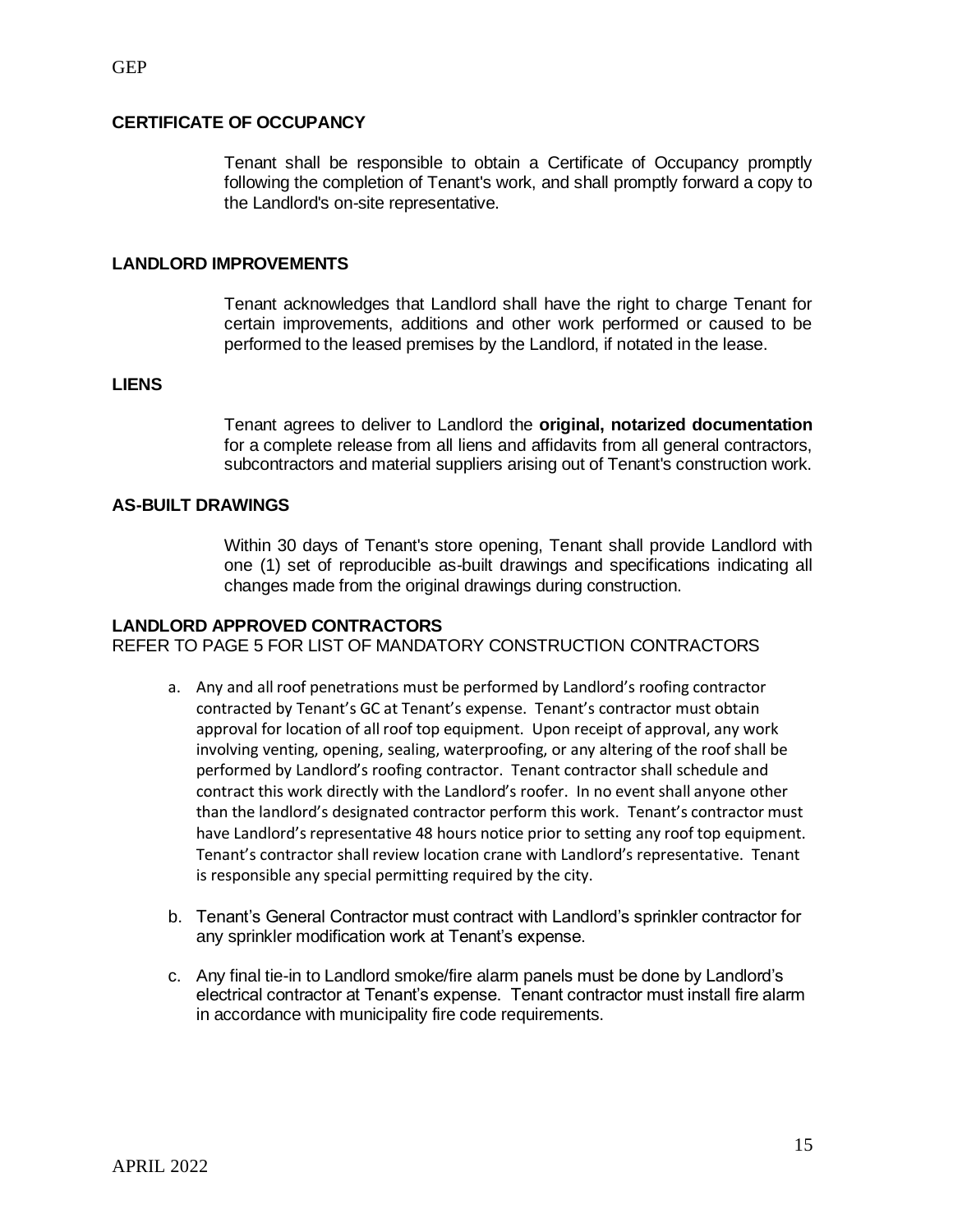#### **AS-IS CONDITIONS**

Certain leases state that the Tenant takes the space in an "as-is condition". By doing so, any upgrades, whatsoever, that must be performed to the space to accommodate the new Tenant will be done by the Tenant at the Tenant's expense. Some Tenant work will be required to be completed by the Landlord's approved contractors contracted directly by the Tenant's General Contractor.

#### **LANDLORD'S LETTER OF ACCEPTANCE**

Upon completion of Tenant's construction and fixturing work within the premises, Landlord's designated representative shall inspect the premises and, if the premises are acceptable, a Letter of Acceptance shall be issued by said representative for the premises. The issuing of said Letter of Acceptance shall be contingent upon the following: Tenant shall have satisfactorily completed Tenant's work in accordance with the working drawings as approved by Landlord including completion of all Landlord punch list items. Unless Landlord expressly agrees in writing otherwise, Tenant shall not open the premises for business until Landlord issues the Letter of Acceptance.

#### **CONTRACTOR ACKNOWLEDGEMENT**

Terms & Conditions of Contractor Check-In Package. **EXHIBIT D**.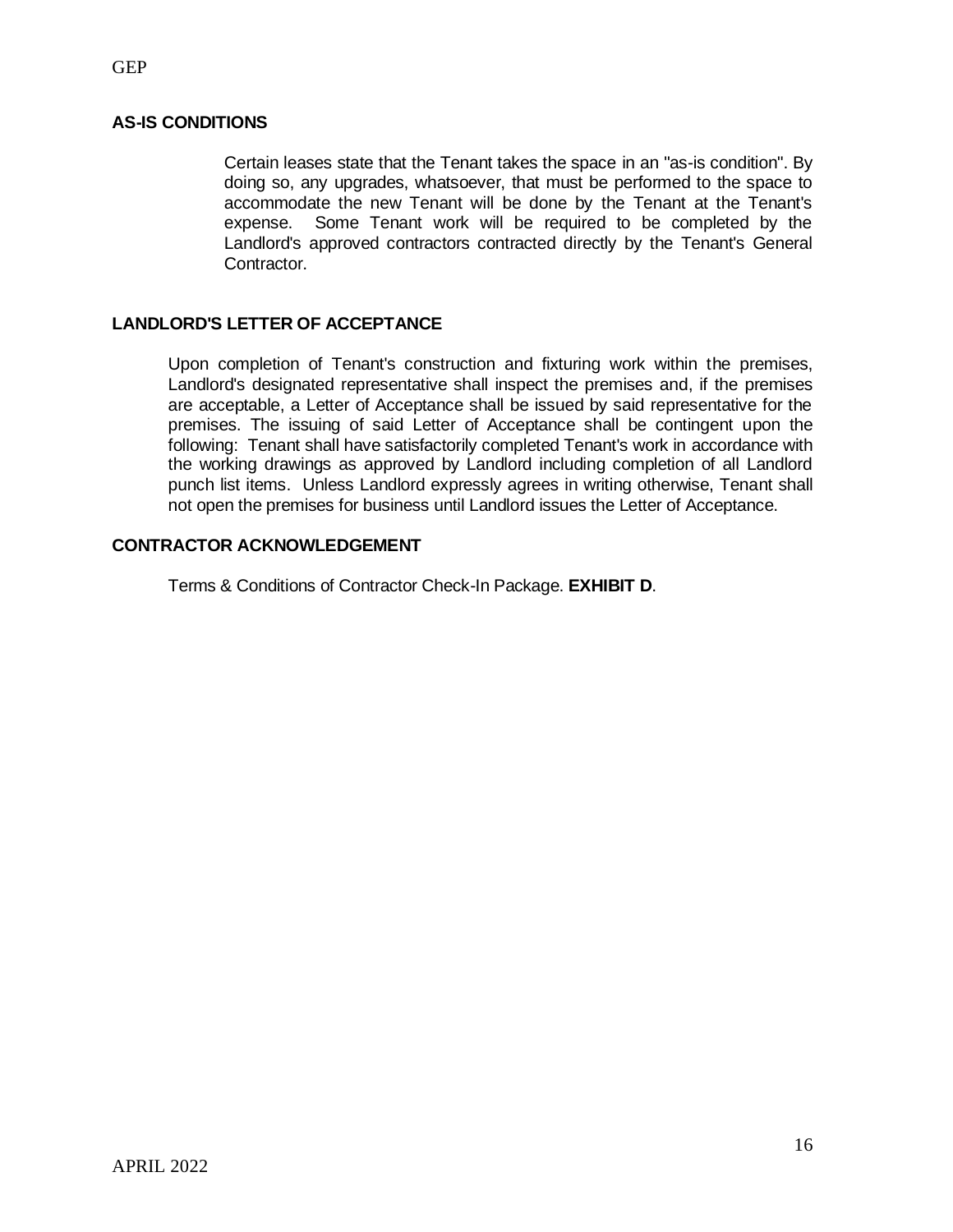## **EXHIBIT A**

| <b>STORE NAME</b>                 |  |
|-----------------------------------|--|
| <b>START DATE</b>                 |  |
| <b>GENERAL CONTRACTOR COMPANY</b> |  |
| <b>ADDRESS</b>                    |  |
| <b>PHONE</b>                      |  |
| <b>EMERGENCY NO.</b>              |  |
| <b>SUPERINTENDENT</b>             |  |
| <b>CELL PHONE NUMBER</b>          |  |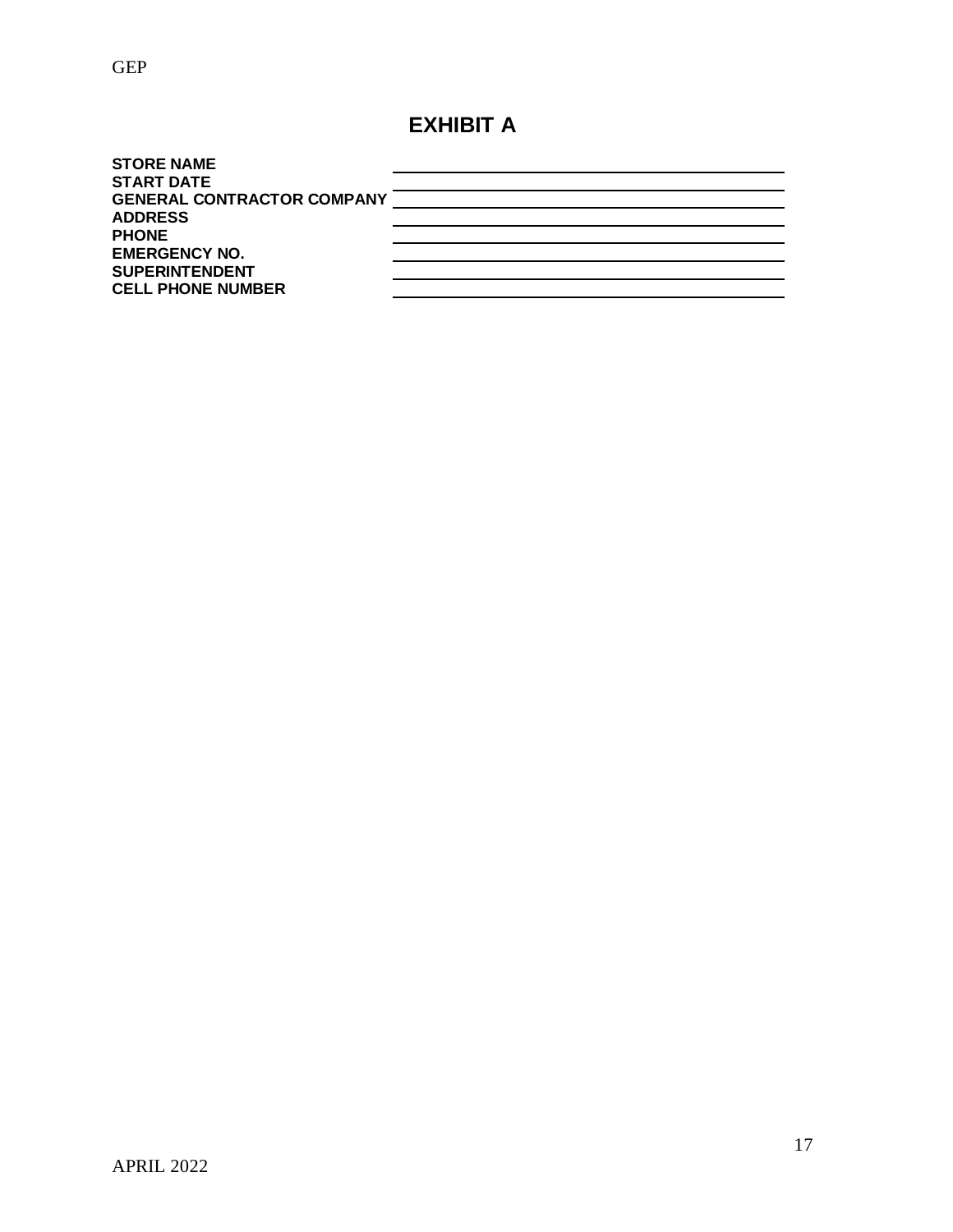#### GEP

## **EXHIBIT B**

#### CONSTRUCTION DEPOSIT REFUND

The following items must be complete or submitted prior to contractor's deposit refund:

- 1. Copy of Final Certificate of Occupancy
- 2. All work completed and approved by mall management
- 3. Contractor's affidavit
- 4. Contractor's final / unconditional / original waiver of lien (attached)
- 5. Subcontractor final / unconditional / original waiver of lien
- 6. Chargebacks paid for:
	- a. Landlord flooring material
	- b. Sprinkler shut downs
	- c. Construction damages if applicable
	- d. Cleaning fees if applicable
	- e. Storefront barricade and graphics
	- f. Temporary utilities
	- g. Security Personnel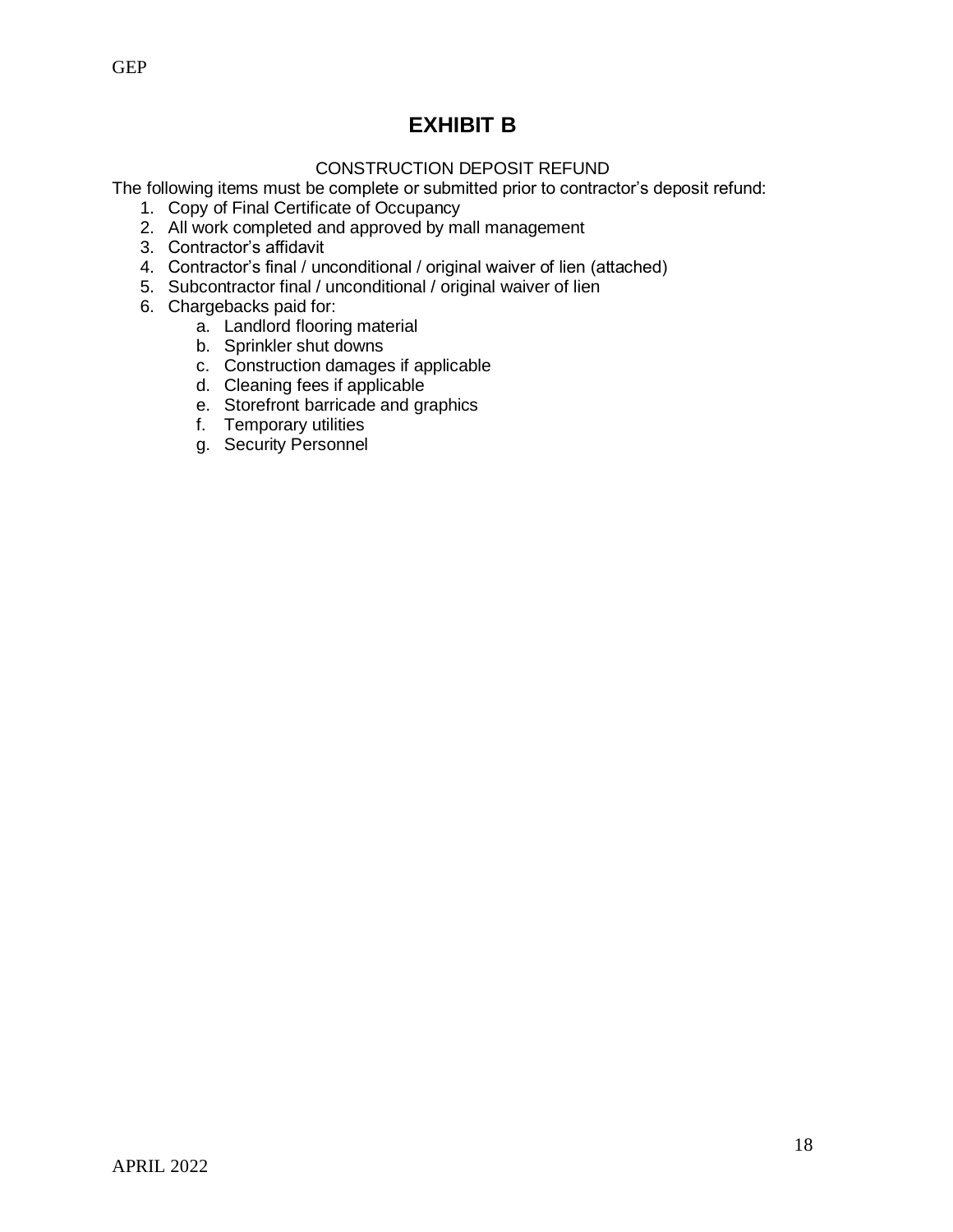## **ADDENDUM TO EXHIBIT B (Construction Charges)**

| Facility Fee Schedule without applicable tax (1) |                        |                                                                            |                     |                |            |
|--------------------------------------------------|------------------------|----------------------------------------------------------------------------|---------------------|----------------|------------|
| Fee Schedule Established - 12.31.13              |                        |                                                                            |                     |                |            |
|                                                  |                        |                                                                            |                     |                |            |
|                                                  | Sprinkler Shutdown Fee | <b>Facility Fee</b>                                                        | <b>Facility Fee</b> | Crane Lift (2) | Helicopter |
|                                                  |                        |                                                                            |                     |                |            |
| Year                                             | per shutdown           | store front up to 25ft   store front over 25ft   minimum fee   minimum fee |                     |                |            |
| 2022                                             |                        | 1.200                                                                      | 1.600               | 525            | 725        |

- **STORAGE POD PLACEMENT: \$500 / month**
- **SECURITY GUARD: \$50 / hour per each security guard**
- **NOISE DISTURBANCES DURING CENTER HOURS: \$100 per occurrence**
- **CLEANING / JANITORIAL SERVICES: \$100 per occurrence**

**Acknowledged & Agreed Upon by:**

**\_\_\_\_\_\_\_\_\_\_\_\_\_\_\_\_\_\_\_\_\_\_\_\_\_\_\_\_\_\_\_\_\_\_\_\_**

**\_\_\_\_\_\_\_\_\_\_\_\_\_\_\_\_\_\_\_\_\_\_\_\_\_\_\_\_\_\_\_\_\_\_\_\_**

**Contractor Name (Print)**

**Signed Date**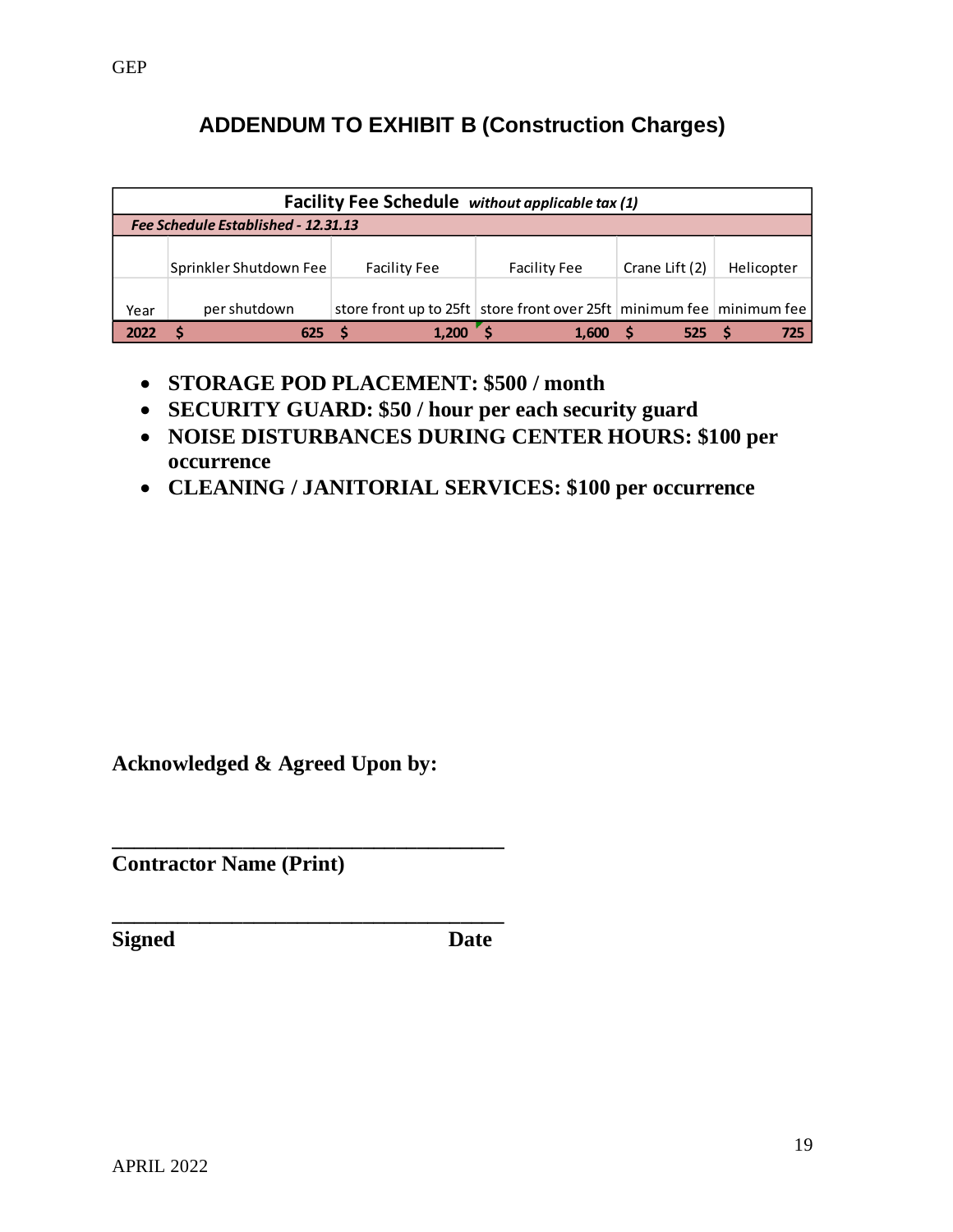### **EXHIBIT C**

#### **TENANT CONTRACTOR CERTIFICATE ON INSURANCE REQUIREMENTS THE GARDENS ON EL PASEO EL PASEO VILLAGE**

73-545 El Paseo, Suite 2500, Palm Desert, CA 92260 T: 760-862-1990 F: 760-862-1884 For assistance contact Patrick Klein e-mail [pklein@taubman.com](mailto:pklein@taubman.com)

#### **GENERAL LIABILITY**

Commercial general liability insurance including bodily injury, property damage, personal injury or death, contractual liability in a combined single limit in the amount of not less than \$2,000,000 for each occurrence and in the aggregate

**NOTE:** A combined total of \$1,000,000 general liability and not less than \$1,000,000 Umbrella/Excess will suffice as \$2,000,000 occurrence and in the aggregate.

#### **AUTOMOBILE LIABILITY**

Commercial automobile liability insurance for bodily injury and property damage including owned, non-owned and hired vehicles in a combined single limit amount of not less than \$1,000,000 for each person per occurrence.

#### **UMBRELLA/EXCESS**

An Umbrella/Excess policy must be procured as a way to increase the limits of General Liability and Workers Compensation and Employers' Liability if the minimum requirements as stated in each category are not met.

#### **WORKERS COMPENSATION AND EMPLOYERS' LIABILITY**

Workers compensation insurance with a limit of not less than \$2,000,000. In accordance with the laws of the State of California and any other state in which the services are being performed and Employer's Liability Insurance with limits of not less than

\$1,000,000 E.I. EACH ACCIDENT

\$1,000,000 E.I. DISEASE-EA EMPLOYEE

\$1,000,000 E.I. DISEASE-POLICY LIMIT

Additionally, the box indicating "WC Statutory Limits" needs to be checked.

**NOTE:** A combined total of above required minimums in the State of California, and not less than \$1,000,000 Umbrella/Excess will suffice as \$2,000,000 occurrence and in the aggregate.

#### **ADDITIONAL INSURED LANGUAGE**

The Gardens on El Paseo LLC, El Paseo Village LLC, and The Taubman Company LLC are designated as additional insureds.

#### **CERTIFICATE HOLDER/MAILING ADDRESS**

The Gardens on El Paseo/El Paseo Village Attn: Patrick Klein, Management Office 73-545 El Paseo, Suite 2500 Palm Desert, CA 92260